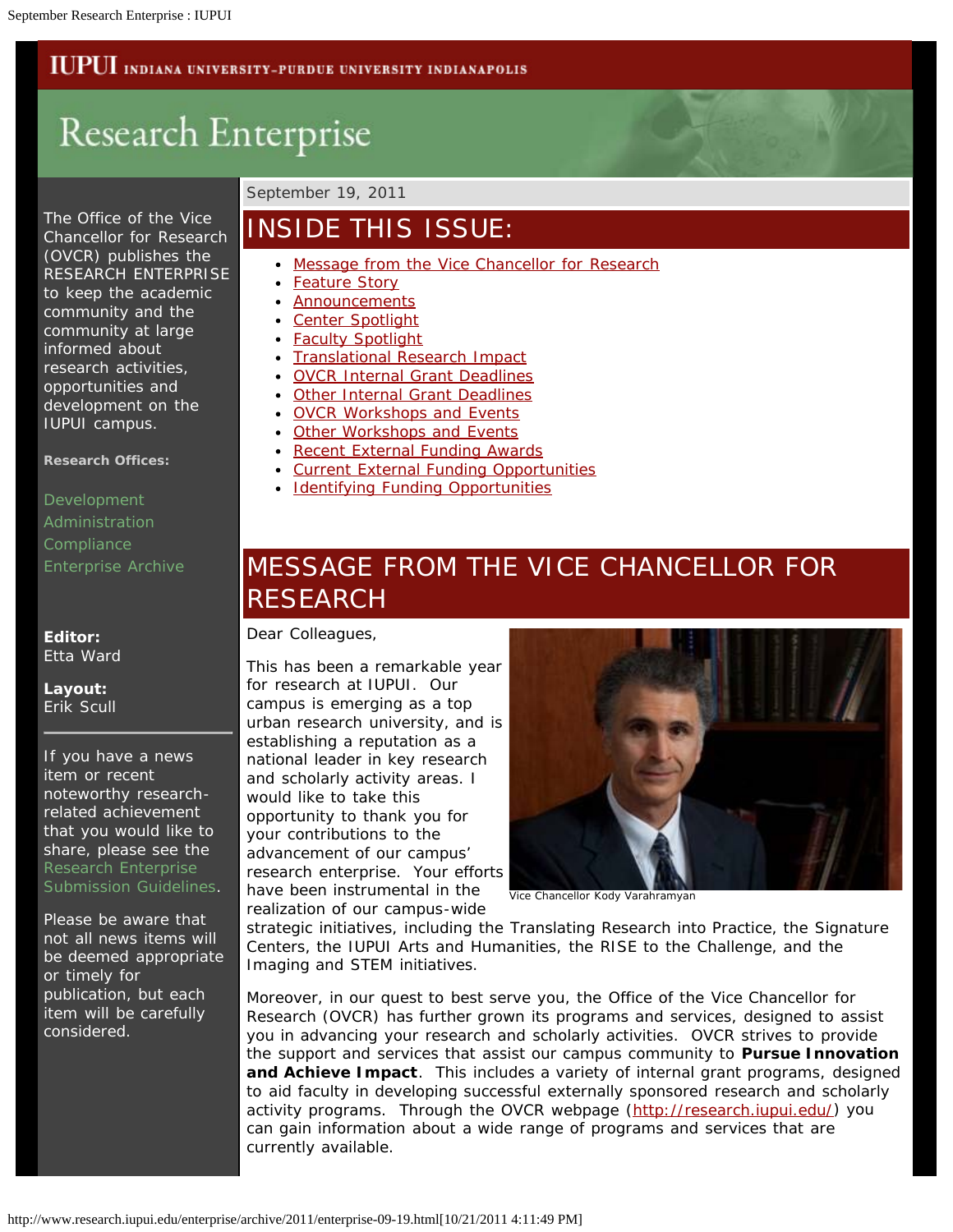In conclusion, I appreciate your efforts in support of our campus' research mission. This mission is *to develop and expand innovative research programs that align well with institutional mission and strategic plan, address important national and global needs, and through technology transfer and commercialization noticeably support the economic development of Indiana and the nation.* Moreover, as we carry out this mission, we are progressing well in our pursuit of realizing our campus' research vision, which is *to be the best urban research university by conducting world-class research, scholarship, and creative activities that develop knowledge and contribute to the economic growth and social advancement of Indiana and the nation and benefit humanity as a whole.*

As always, your inputs and comments are always welcomed and valued.

Kody Varahramyan Vice Chancellor for Research

# FEATURE STORY

#### **School of Engineering and Technology Awarded \$1.3 Million to Train Next Generation of Industrial Energy Efficiency Experts**

become more economically competitive. Dr. Jie Chen, Je Chen, PH.D. Rechanical Engineering principal investigator of the grant and professor and School of Engineering and Technology The School of Engineering and Technology received a \$1.3 million grant from the Department Office of Energy (DOE) Office of Energy Efficiency and Renewable Energy. More than \$30 million was awarded to only 24 universities in 23 states across the country to train undergraduate- and graduatelevel engineering students in manufacturing efficiency to help them become the nation's next generation of industrial energy efficiency experts. Through the Industrial Assessment Center (IAC) program, university teams across the country will gain practical training and skills that will enable them to conduct energy assessments in a broad range of manufacturing facilities and help them compete in today's economy while helping local companies and factories to reduce energy waste, save money, and

chair of mechanical engineering, will lead an IAC on



Jie Chen, Ph.D.

"The School of Engineering and Technology is well positioned to support the DOE's mission. The strong energy research and newly established BS in Energy Engineering program provide the unique foundation for the energy efficiency training," says Chen. "The school's close ties with industry will result in broad real world practice opportunities to our students. This DOE award will definitely help strengthen our program and sustain our leadership role in the field."

Through these university-based IACs, engineering students will receive extensive training in industrial processes, energy assessment procedures, and energy management principles, which will be put to use working directly with small and medium-sized industrial and manufacturing facilities around their communities. Each IAC is expected to train at least 10 to 15 students per year, conduct approximately 20 energy assessments annually, and perform extensive follow-up reporting, tracking, implementation, and management-improvement activities. In addition to conducting assessments at industrial plants, each IAC will be expected to promote interaction with private sector partners that could provide valuable workforce development support, such as scholarships and internship opportunities.

the IUPUI campus.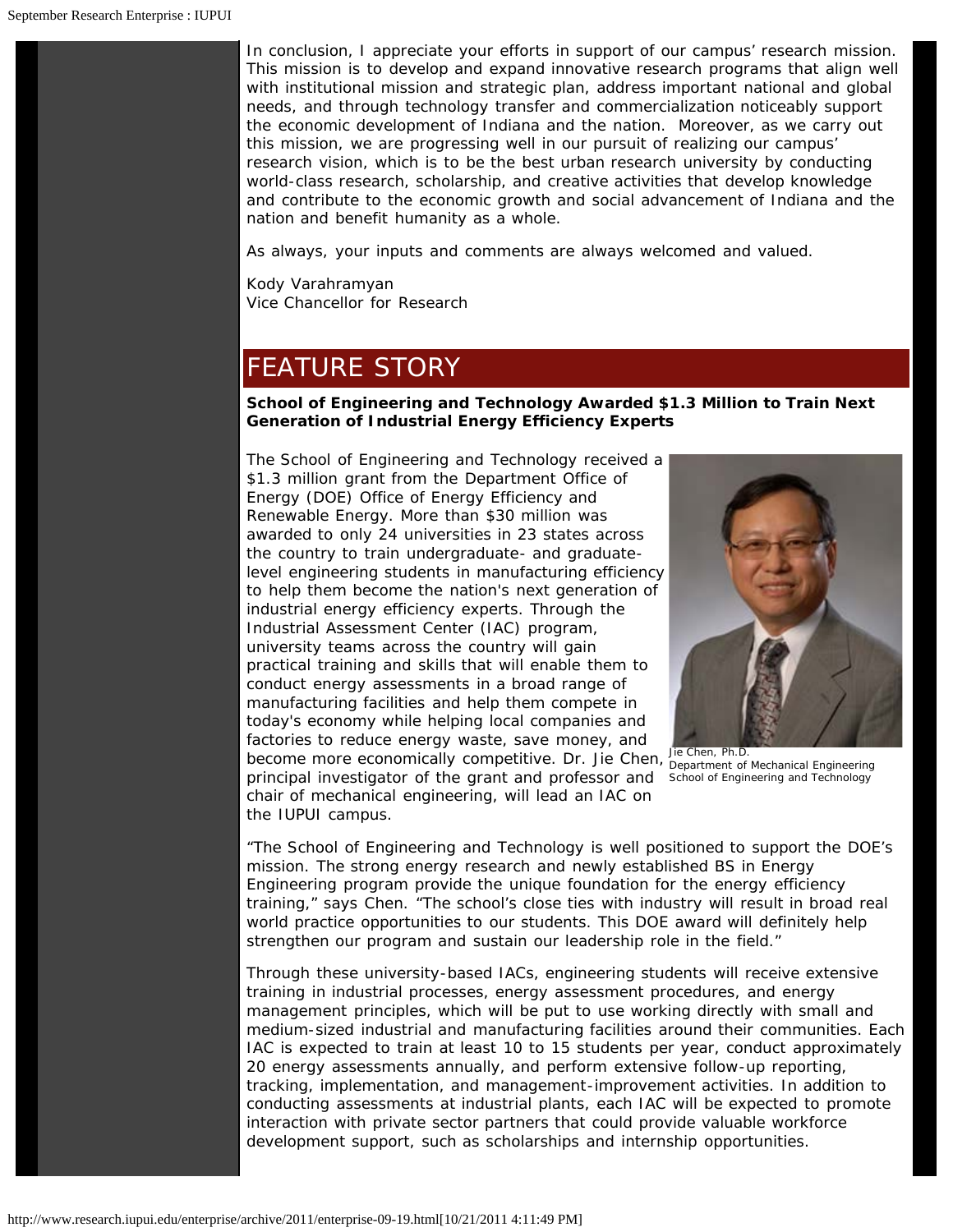"The School of Engineering and Technology is making significant investments in energy engineering education and research," said Dr. David J. Russomanno, Dean of the School. "Our new B.S. degree in energy engineering, recent additions of experienced faculty members and our Richard G. Lugar Center for Renewable Energy are investments that will enable us to significantly contribute to the goals of the DOE's Industrial Assessment Center program."

### ANNOUNCEMENTS

**IUPUI Informatics Researcher Receives NSF Award to Create Research Experiences for Undergraduate Students**

Davide Bolchini, Ph.D. an assistant professor of humancomputer interaction at the School of Informatics, was recently awarded a supplemental grant by the National Science Foundation to create Research Experiences for Undergraduates (REU) within his NSF-funded project "Navigating the Aural Web."

The REU project funded the integration of two undergraduate informatics students into Bolchini's research team during the 2011



Dr. Bolchini in a weekly meeting at the USER Lab on exploring the "Aural Web" with his research group of NSF- funded graduate and undergraduate students.

summer term. The students were hands-on in co-creating empirical humancomputer interaction research for the design and evaluation of innovative aural mobile applications. Such application prototypes are aimed at enabling users to effectively listen to and navigate large information collections on-the-go (e.g., listening to news while walking or jogging) without relying upon visual displays and navigation prompts made available by traditional mobile user interfaces.

The findings of the research have been showcased at the 2011 IUPUI Research Day and will be submitted to a premier peer-reviewed conference in human-computer interaction.

For more information about Dr. Bolchini and his work, visit <http://mypage.iu.edu/~dbolchin/>

Dr. Bolchini participated in an REU proposal writing circle, sponsored and administered by the Office of the Vice Chancellor for Research. IUPUI faculty can register for upcoming proposal development writing circles at [http://research.iupui.edu/events/.](http://research.iupui.edu/events/)

#### **IUPUI Innovation to Enterprise Summit**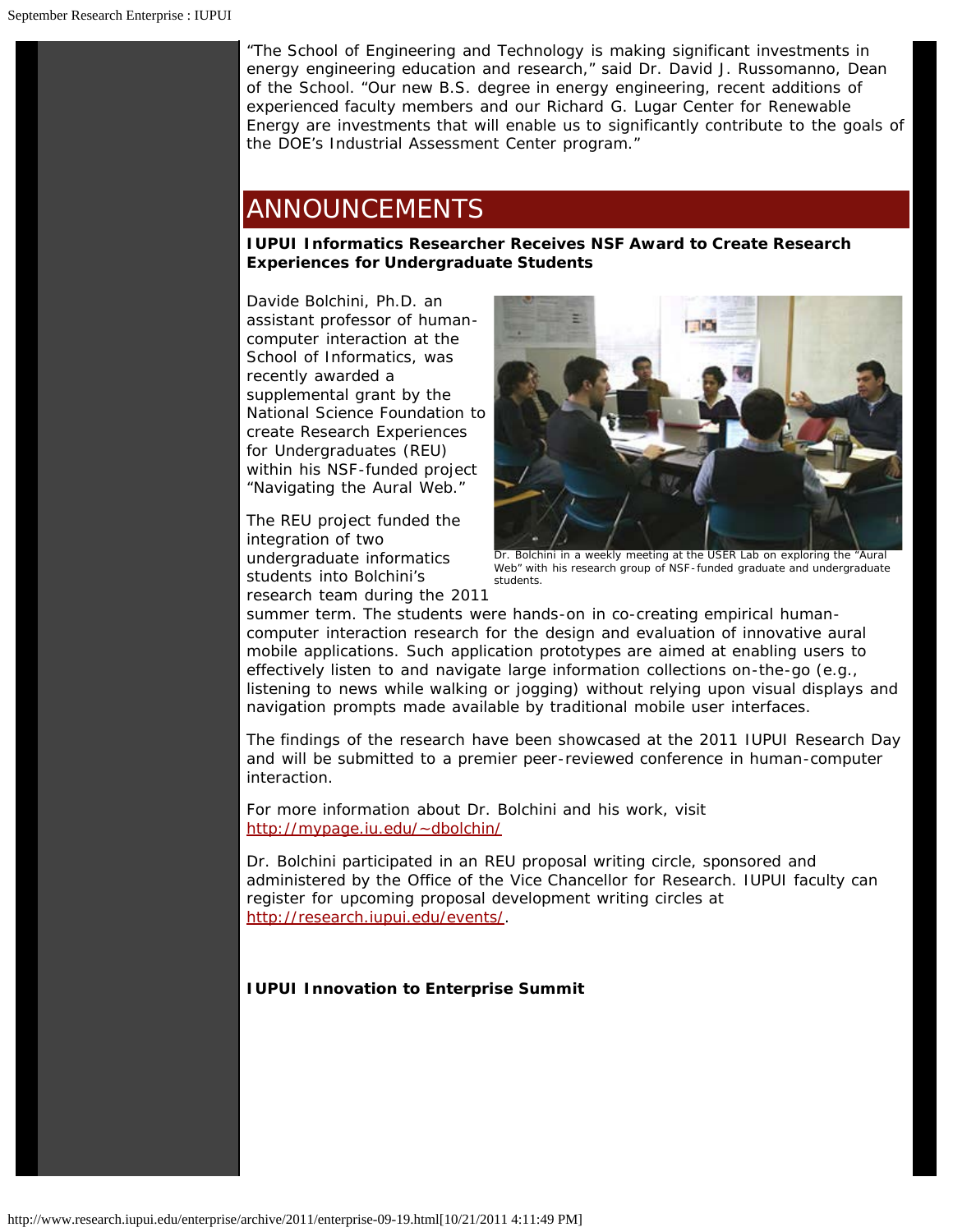

Has your work given you a great idea for a technology venture? Do you want to be a technology entrepreneur? Or do you want to be part of a start-up team for a new venture? Co-sponsored by the IUPUI Office of the Vice Chancellor for Research and the Indiana University Research and Technology Corporation, the Innovation to Enterprise Summit will bring together key players from IUPUI and the Indianapolis area business community–researchers, entrepreneurs, investors, and corporate executives–to explore the challenges and opportunities faced in taking the fruits of academic research and translating these into products. The event will be held on Thursday October 20, 2011. The following are program details.

- 1:30-2:00 pm Registration check-in
- 2:00-2:05 pm Welcome
- 2:05-4:00 pm Panel Session
- 4:00-4:15 pm Break
- 4:15-5:15 pm Keynote Address

#### **Panel Session: Keys to Successful Technology Commercialization--Taking University Inventions to Market**

Panelists will draw from their expertise in high tech and life science ventures to discuss marketing, legal, and technical issues that need to be addressed in taking university research to market—in particular, when starting new technology companies.

- Diana Caldwell, President and CEO, Pearl Pathways and Pearl IRB
- James A. Coles, Partner, Taft Stettinius & Hollister LLP
- Scott Prince, Executive Director, EnerTech Capital
- John Wechsler, Partner & Venture Coach at Developer Town
- Panel Moderator: Mervin Yoder, MD, Assistant Dean for Entrepreneurial Research, IU School of Medicine

#### **Keynote: 16 Tech – Downtown Technology District**

Presented by Michael J. Huber, Deputy Mayor for Economic Development, City of Indianapolis

Learn more about the exciting plans for a certified technology park on Indy's near Northside known as 16 Tech – [www.16TechIndy.com.](http://www.16techindy.com/)

16 Tech is being designed and marketed to attract to Downtown Indianapolis research firms, contract service providers, and high-tech companies in such industries as information technology, health information technology, motorsports, biotechnology, and clean energy.

#### **To register for the Innovation to Enterprise Summit, go to**

[http://crl.iupui.edu/Events/eventsRegistration.asp?id=2607.](http://crl.iupui.edu/Events/eventsRegistration.asp?id=2607) *There will be a networking reception following the keynote address. Everyone is welcome but please register!*

**Questions should be directed to** Karen White in Office of the Vice Chancellor for Research at 274-1083 or [kfwhite@iupui.edu.](mailto:kfwhite@iupui.edu)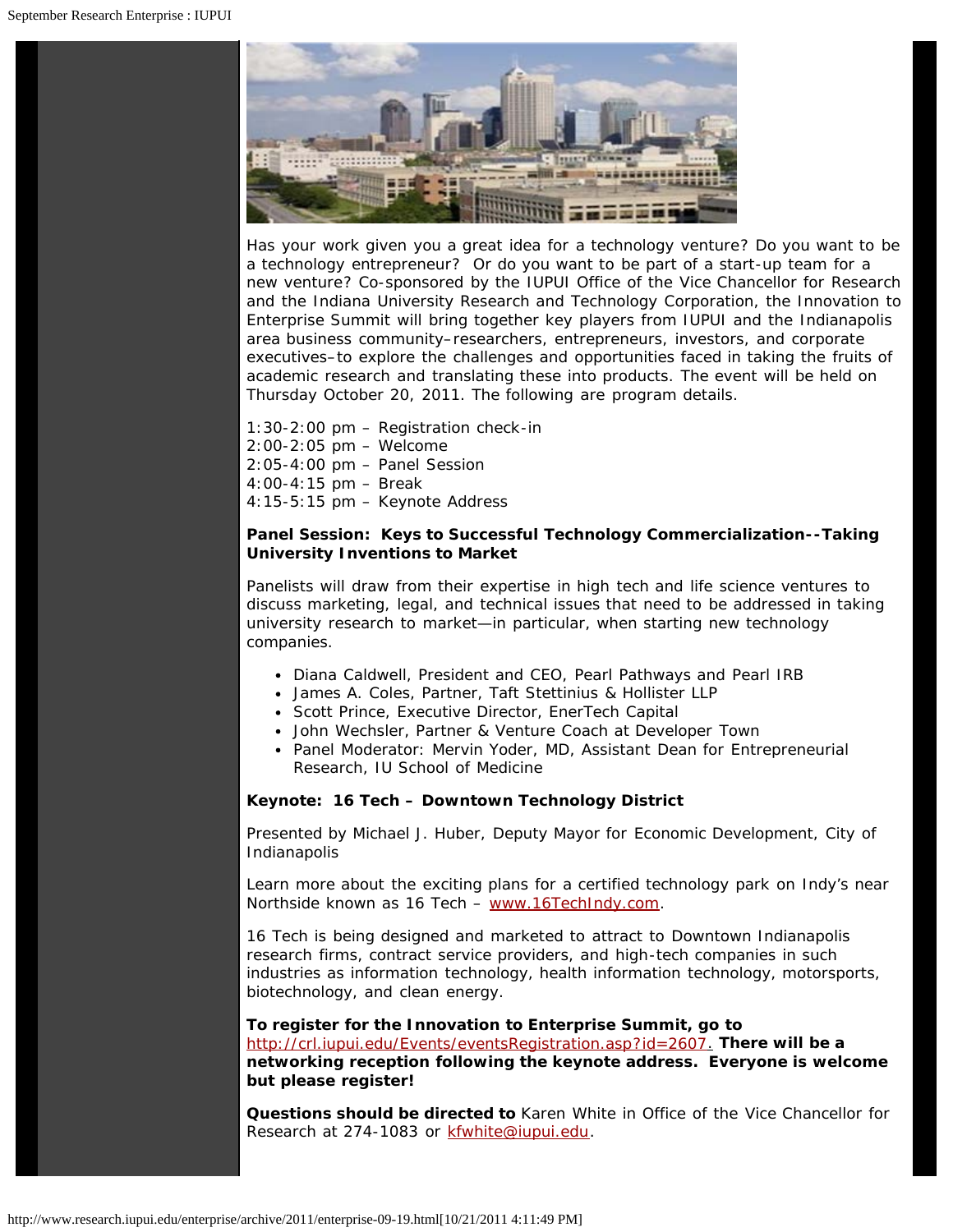#### **IUPUI Imaging Research Workshop – Save the Date**

The IUPUI Imaging Research Council invites you to the first IUPUI Imaging Research Workshop that will be held on Thursday, November 17, 2011 (8:30 AM – 3:00 PM), in Walther Hall (R3), Auditorium, Room C203. Register for the workshop at [http://crl.iupui.edu/Events/eventsRegistration.asp?id=2626.](http://crl.iupui.edu/Events/eventsRegistration.asp?id=2626)

The purpose of this workshop is to help raise campus wide awareness of the broad spectrum of imaging research activity within our IUPUI community.

The workshop will feature a keynote presentation by **Dr. Jane Silverthorne, Acting Division Director for Integrative Organismal Systems,** from the National Science Foundation (NSF). Her presentation will showcase new NSF initiatives and opportunities.

The following is the program for the day.

8:30-8:50 am – Registration 9:00-9:10 am – Welcome 9:10-10:00 am – Keynote 10:00-11:00 am – IUPUI Imaging Research Presentations 11:00 am–1:00 pm – Poster Session / Luncheon 1:00-3:00 pm – Breakout Sessions

**Poster Session Abstracts:** The submission deadline for poster session abstracts is **October 21, 2011**. Abstracts are limited to 250 words and should be submitted to [ovcr@iupui.edu.](mailto:ovcr@iupui.edu)

Register for the workshop at [http://crl.iupui.edu/Events/eventsRegistration.asp?](http://crl.iupui.edu/Events/eventsRegistration.asp?id=2626)  $id = 2626$ .

# CENTER SPOTLIGHT

**School of Education Receives Regional Equity Assistance Center Funding**

The U.S. Department of Education awarded the School of Education a \$2.2 million grant to support the development of a regional Equity Assistance Center (EAC), known as the Great Lakes Equity Center*.* The Center will provide technical assistance in the areas of civil rights, equity and access, and school reform. The three-year project will be led by principal investigator Kathleen King Thorius, assistant professor of special education and co-investigators Brendan Maxcy, associate professor of Educational Leadership and Policy Studies (ELPS), and Thu Suong Thi Nguyen, assistant professor in ELPS. Donna Hart-Tervalon, a former



Regional Equity Assistance Center Team Left to right: Thu Suong Thi Nguyen, Brendan Maxcy Kathleen King Thorius, and Donna Hart-Tervalon

assistant director of special education for the state of Wisconsin will head up operations as Project Director.

The Region V EAC serves Illinois, Indiana, Michigan, Minnesota, Ohio and Wisconsin. Like all EACs, the Great Lakes Equity Center in Indianapolis will serve as a resource for the prevention of discrimination, exclusion, or denial of opportunity on the basis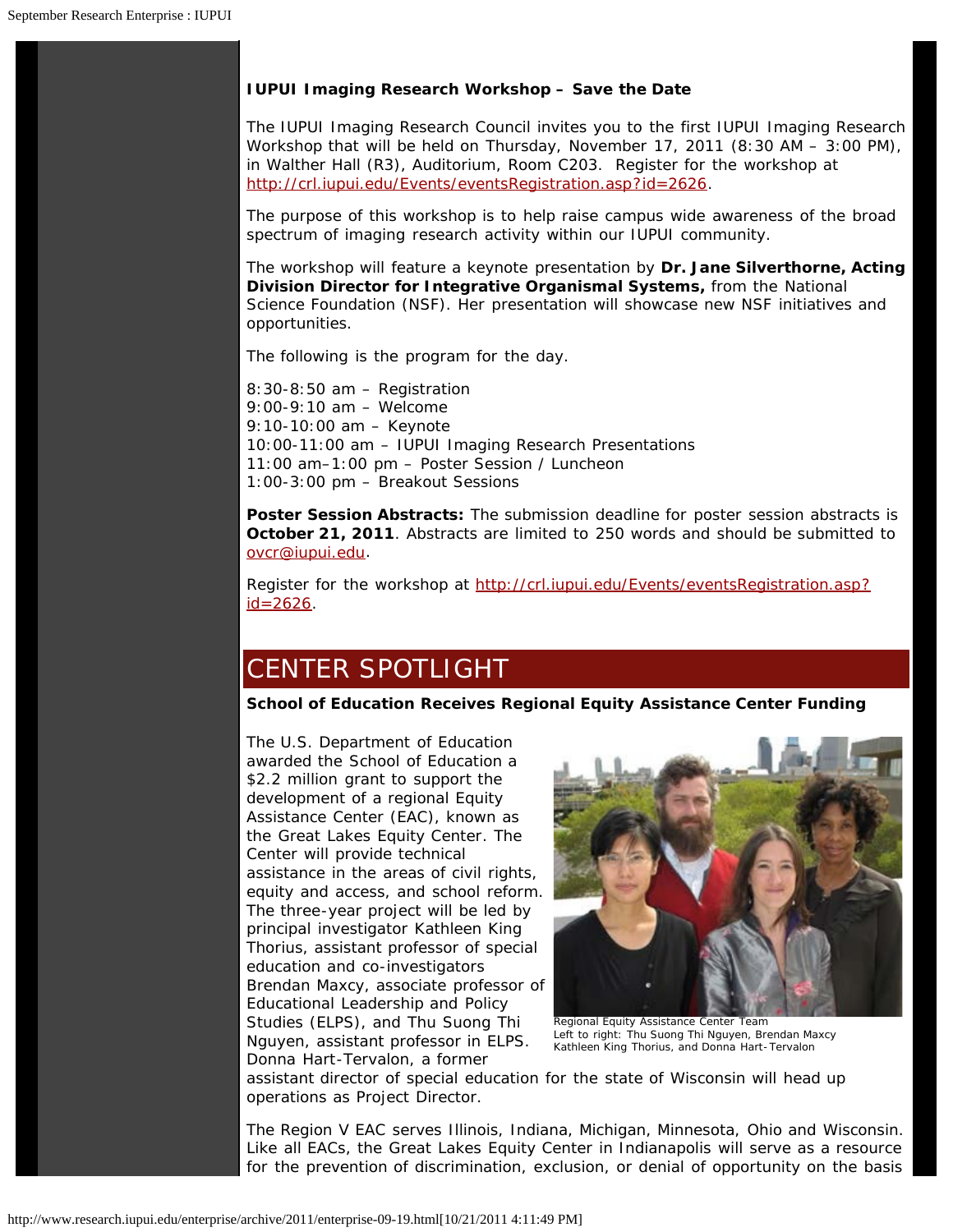of race, sex, or national origin such as discriminatory activities that may include inequitable opportunities to learn, harassment, segregation and denial of language services. The grant is part of the Department of Education's initiatives to support elementary and secondary education under Title IV of the 1964 Civil Rights Act. The funds support civil rights training and advisory services for schools and communities addressing equity and access issues in public education. Ten regional EACs are funded across the nation to ensure all children, regardless of race, gender or national origin, have equal access to quality education and opportunities to meet high academic standards in reading, math and other core subject areas.

The Great Lakes Equity Center will begin operations on October 1 and will draw upon a wealth of experience and expertise held by Thorius, Maxcy and Nguyen to assist and train personnel on the preparation, adoption and implementation of plans for public school desegregation across the six state region at the request of school boards and other governmental agencies. As defined by program guidelines, desegregation refers to equity plans and actions -- including desegregation based on race, sex, and national origin and the development of effective methods of coping with special educational problems occasioned by desegregation.

The team's research and teaching promotes inclusive and culturally responsive policies and practice across educational systems that address disparities in student access, participation and outcomes and provide high-quality opportunities to learn for all students. Hart-Tervalon brings more than 35 years of experience in the field of education. She played a central role in leading Wisconsin's statewide efforts to address disproportionate representation of racial minority students in special education.

"The work of the Great Lakes Equity Center further enhances our urban education mission and advances the School of Education's collaborative work to address issues of equity, access, and school reform," said Executive Associate Dean of the School of Education Pat Rogan. Earlier this year, the Indiana Commission for Higher Education approved a new Urban Education Studies Ph.D. to be offered at IUPUI starting in fall 2012.

# FACULTY SPOTLIGHT

**School of Informatics Faculty Receive National Science Foundation Grant to Develop Educational, Sound-based STEM Games for Blind and Visually Impaired Students**

The **[National Science Foundation](http://www.nsf.gov/)** has awarded School of Informatics' faculty approximately \$250,000 to further their research and development of multiple online, sound-based educational games and reference materials for blind and visually-impaired K-12 students.

These unique educational resources will utilize audemes – short but complex collages of non-speech sound effects and music. Audemes are found to significantly enhance students' ability to imprint and recall academic information, and have particular utility among populations unable to visually process information. The project will expand understanding of how audemes can enhance concept creation as well as recall, and how non-verbal sound, in general, correlates to language-based comprehension of concepts.



The games and supplemental digital materials will be steve Mannheimer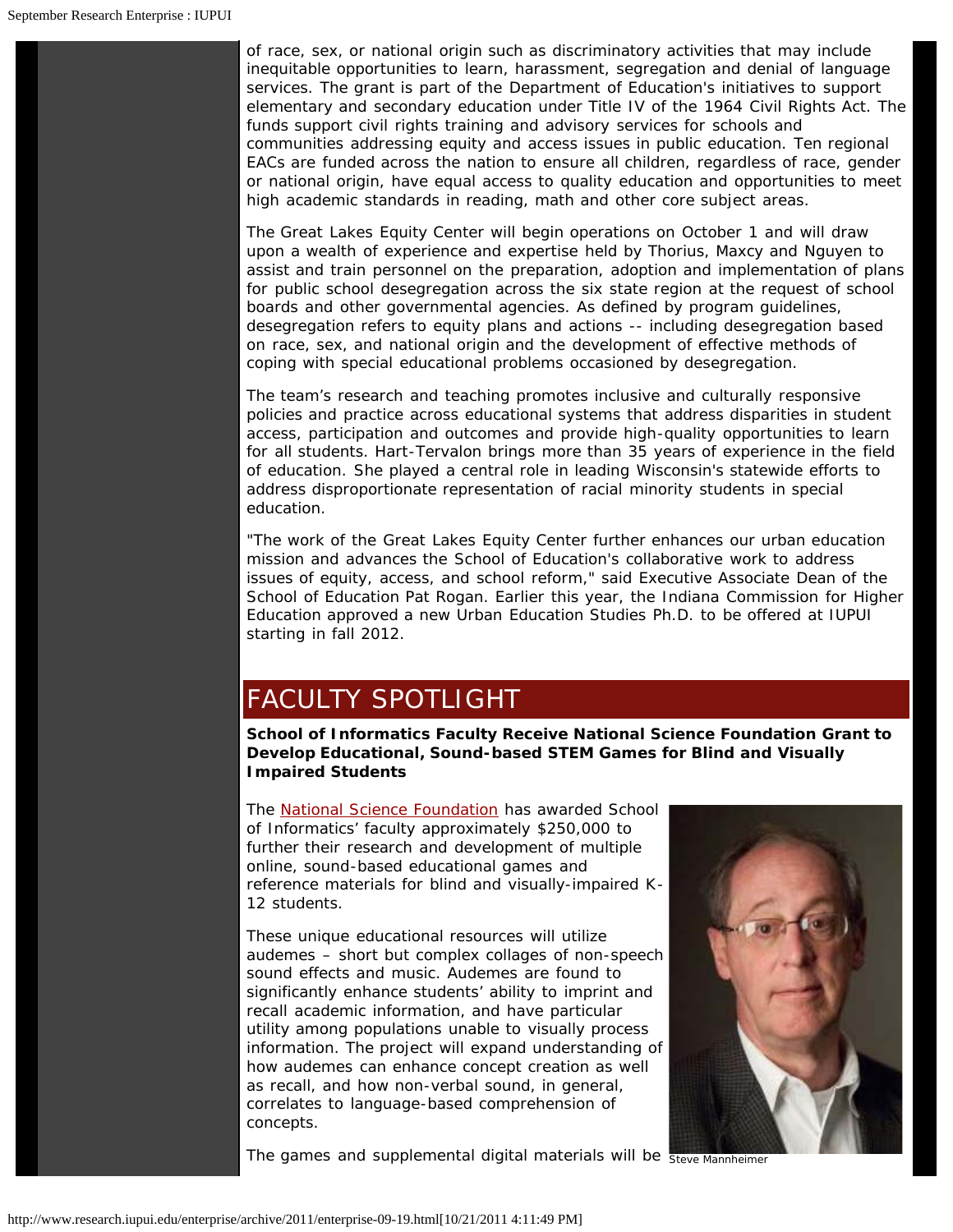specifically designed to support and enhance education in the areas of science, technology, Department of Media Arts and Sciences<br>School of Informatics

engineering and math (STEM). Th[e National Center for Blind Youth in Science](http://www.blindscience.org/ncbys/default.asp), a component of the National Federation of the Blind, notes that blind and visuallyimpaired students have historically received inadequate education in math and science, creating a barrier that discourages many such students from pursuing STEM careers as adults.

The two-year project is led by School of Informatics' Professor [Steve Mannheimer](http://informatics.iupui.edu/people/steve-mannheimer/) as principal investigator, with the school's [Mathew Palakal](http://informatics.iupui.edu/people/mathew-palakal/), associate dean for graduate studies and research, and [Davide Bolchini,](http://informatics.iupui.edu/people/davide-bolchini/) assistant professor, as coprincipal investigators. The team is also supported by the School of Education's Joshua Smith, director of the [Center for Urban and Multicultural Education.](http://education.iupui.edu/cume/) The project builds upon nearly four years of previous research and evaluation with students at the [Indiana School for the Blind and Visually-Impaired](http://www.isbvik12.org/). That work was initially funded by a grant from the Nina Mason Pulliam Charitable Trust. The project was further supported by a one-year Google Research Award received in 2010. The Indiana School for the Blind and Visually-Impaired will continue to serve as a partner in the testing and evaluation of the research.

# TRANSLATIONAL RESEARCH IMPACT

**IUPUI Translating Research Into Practice (TRIP) Community Showcase**

Several of IUPUI'S distinguished faculty scholars presented their translational research and illustrate how they improve people's lives at the Fall 2011 IUPUI TRIP Community Showcase. From health care to parenting, business to learning, and Indiana to the world, these faculty members have translated their research into viable practices that help people in our communities.

The Showcase was an opportunity to talk to TRIP faculty one-on-one, to ask questions, and to explore the research ideas they are pursuing. Included in the Showcase held in the Campus Center on September 12, 2011 were:



**Rafael Bahamonde** *IU School of Physical Education and Tourism Management* Comparing the effectiveness of different techniques of hip replacement surgery



**Davide Bolchini** *IU School of Informatics* Enhancing web navigation for aural experiences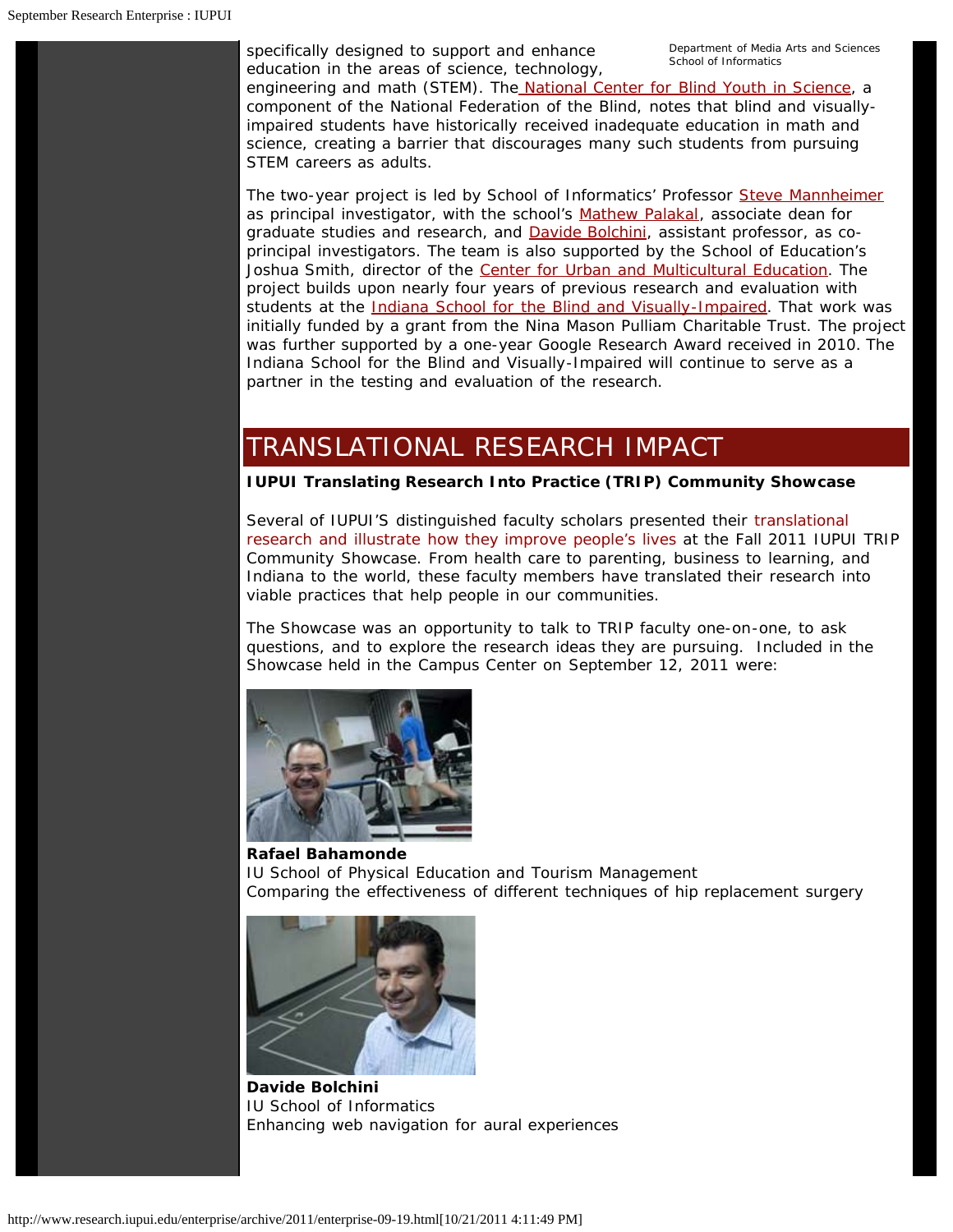

**Joseph Defazio** *IU School of Informatics* Computerized education to prevent hypoglycemia when driving



**J. Dennis Fortenberry** *IU School of Medicine* A delivery system for expedited partner services to prevent STDs



#### **Yao-Yi Fu**

*IU School of Physical Education and Tourism Management* Helping tourism organizations better understand their visitors and develop marketing strategies



**John Goodpaster** *Purdue School of Science* Evaluating the odor compounds sensed by explosive-detecting canines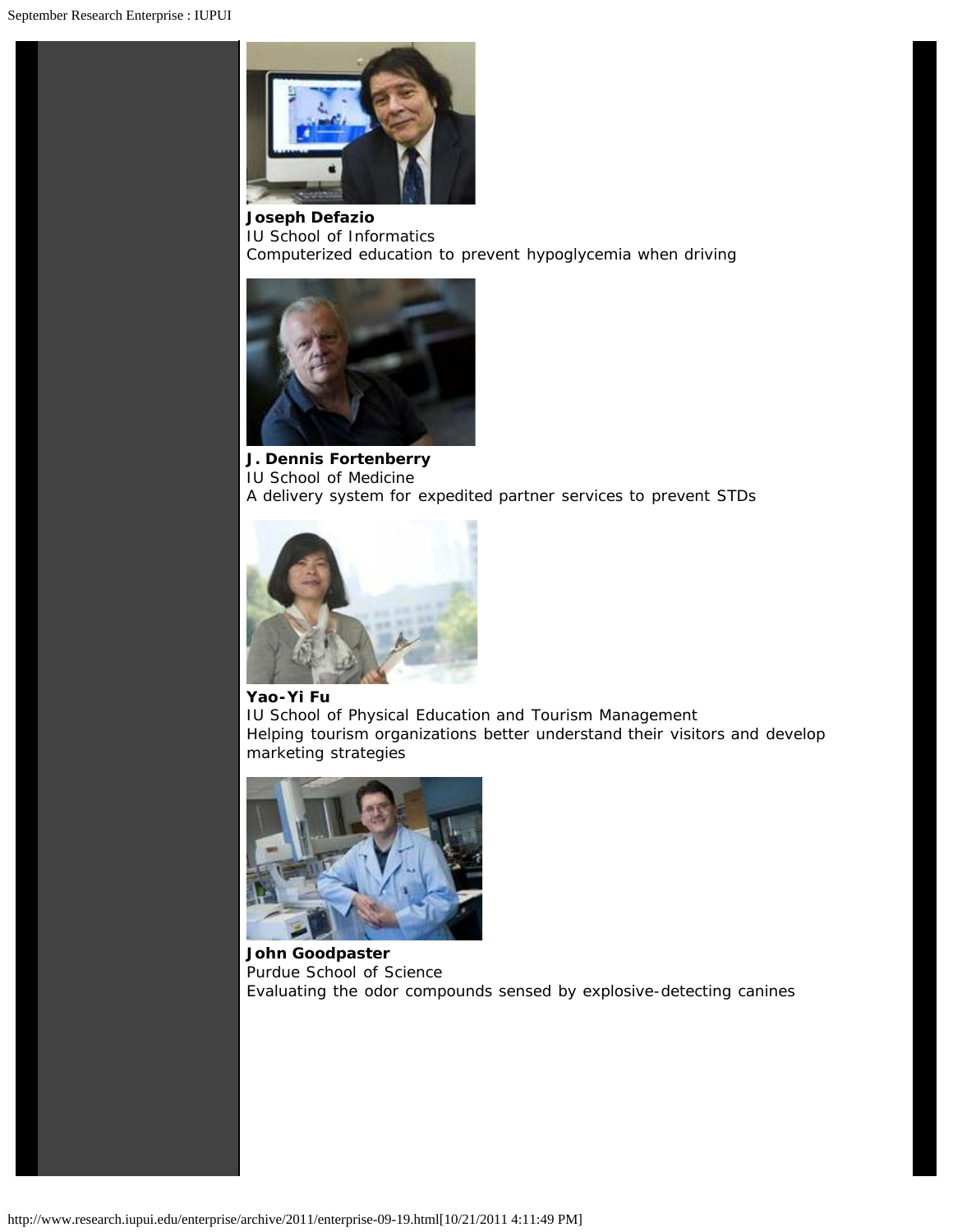

**Marianne Matthias** *IU School of Liberal Arts* Making Treatment Decisions with your Healthcare Provider



**Helen Sanematsu** *IU Herron School of Art and Design* Bringing people and projects together in innovative and mutually beneficial ways



**Alexia M. Torke** *IU School of Medicine* Assessing surrogate decision making for older adults



**Marquita Walker** *IU School of Social Work* Reviewing state and federal policies on reintegration of displaced workers

For more information about these translational researchers and the IUPUI TRIP Initiative, visit [http://trip.iupui.edu/.](http://trip.iupui.edu/)

# OVCR INTERNAL GRANT DEADLINES

**RESEARCH SUPPORT FUNDS GRANT (RSFG):** The Research Support Funds Grant (RSFG) program is designed to enhance the research mission of IUPUI by supporting research projects and scholarly activities that are sustainable through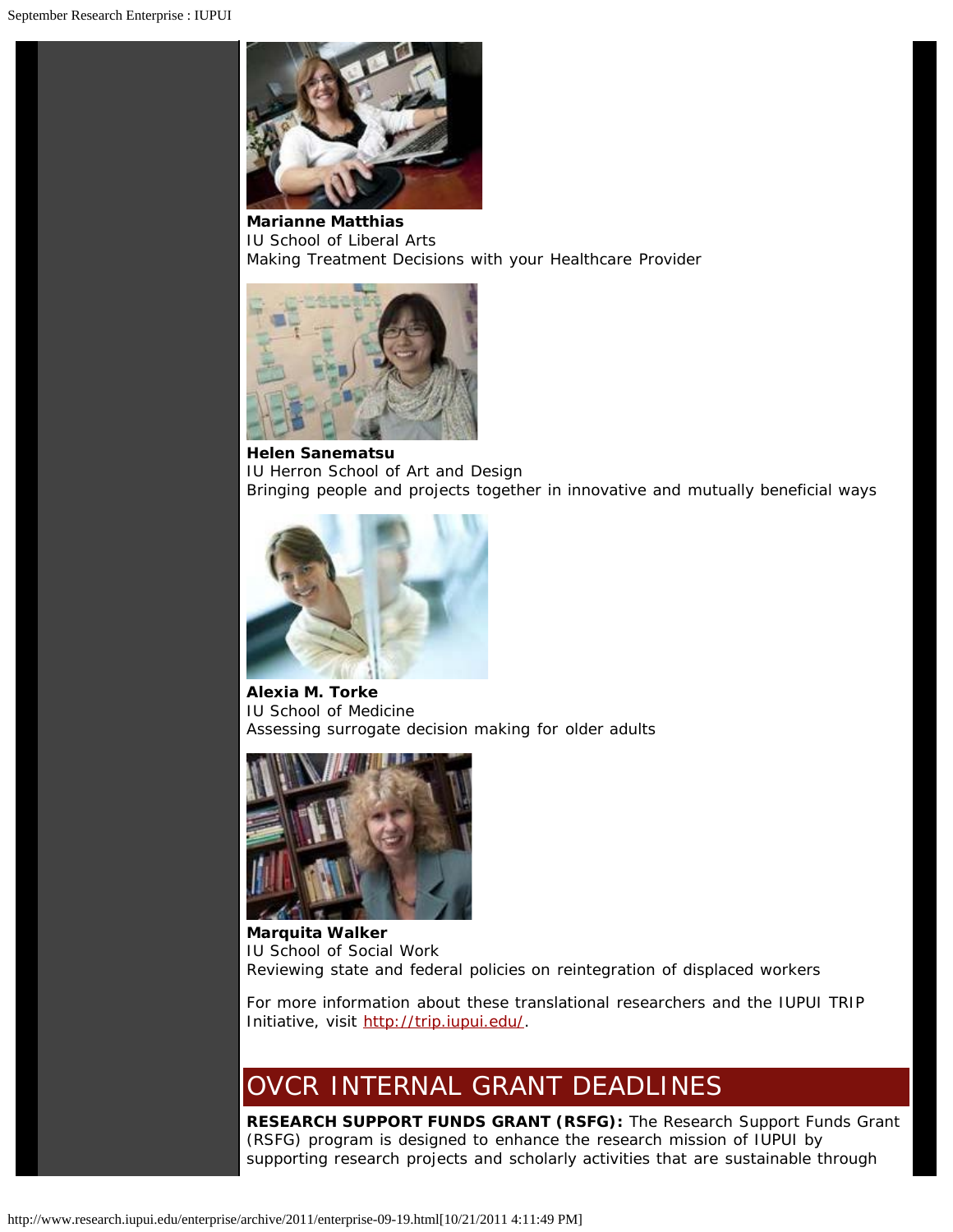external funding. The next RSFG application deadline is October 15, 2011. For grant guidelines and application forms, go to <http://research.iupui.edu/funding/>.

**INTERNATIONAL DEVELOPMENT FUND (IDF) GRANT:** The IDF grant was developed to enhance the international research and scholarly activity focus of the IUPUI academic mission. Generally, the IDF grant serves as venture capital to stimulate additional funding for international research and scholarly activity, which have strong potential to generate indirect cost recovery from extramural sources. The next IDF application deadline is November 15, 2011. For grant guidelines and application forms, go to [http://research.iupui.edu/funding/.](http://research.iupui.edu/funding/)

### OTHER INTERNAL GRANT DEADLINES

**Binational/Cross Cultural Health Enhancement Center (BiCCHEC) Community-Based Pilot Research Grants for Students**

The objective of the BiCCHEC community-based pilot research grant for students is to foster and encourage collaborations between IUPUI researchers and community partners and to promote projects that have the potential to develop into larger externally funded research programs or generate scholarly products. Proposed projects must have participation by one (or more) student(s) and a community partner. IUPUI graduate and undergraduate students are eligible to apply. See competition guidelines to review detailed criteria at [http://www.iusd.iupui.edu/BICCHEC\\_Site/Student\\_Projects.aspx.](http://www.iusd.iupui.edu/BICCHEC_Site/Student_Projects.aspx) Submission

deadline is November 1 2011, 5:00 PM.

#### **Indiana CTSI Fall Core Pilot Funding Program**

The Indiana Clinical and Translational Sciences Institute (CTSI) is accepting applications for its fall 2011 Core Pilot Funding Grant program. This program will fund up to \$10,000 in services provided by Indiana CTSI-designated core facilities, with the specific goal of funding projects with outstanding scientific merit and potential to generate extramural funding or novel intellectual property. For more information on Indiana CTSI-designated cores, visit

[www.indianactsi.org/research/cores.](http://www.indianactsi.org/research/cores) *(Eligible cores marked by the Indiana CTSI logo.)* Faculty at IUSM, IUPUI, IU-Bloomington, Purdue and Notre Dame are eligible to apply for core services from any of the CTSI partner institutions. The application deadline is 5:00 PM October 12, 2011. For more information, including complete application guidelines and forms, visit [www.indianactsi.org/grants](http://www.indianactsi.org/grants/index.php/PCF1104) and log in using your university ID. Questions should be directed to Lilith Reeves, chief scientific officer, Indiana CTSI, at [ictsi@iupui.edu](mailto:ictsi@iupui.edu).

Web Version: <http://www.indianactsi.org/announcements/corepilotfall2011>

# OVCR WORKSHOPS AND EVENTS

#### **Nine Golden Rules to Succeed in Research and Scholarship**

When: Friday, September 23, 2011 | 12:00 PM-2:00 PM Where: University Library, Room 1126

This session will reveal the Nine Golden Rules on how to succeed in research and scholarship.

Register: <http://crl.iupui.edu/Events/eventsRegistration.asp?id=2524>

#### **Coalition of Urban and Metropolitan Universities Conference**

When: Sunday, October 9, 2011 through Tuesday, October 11, 2011 Where: University Place Conference Center & Hotel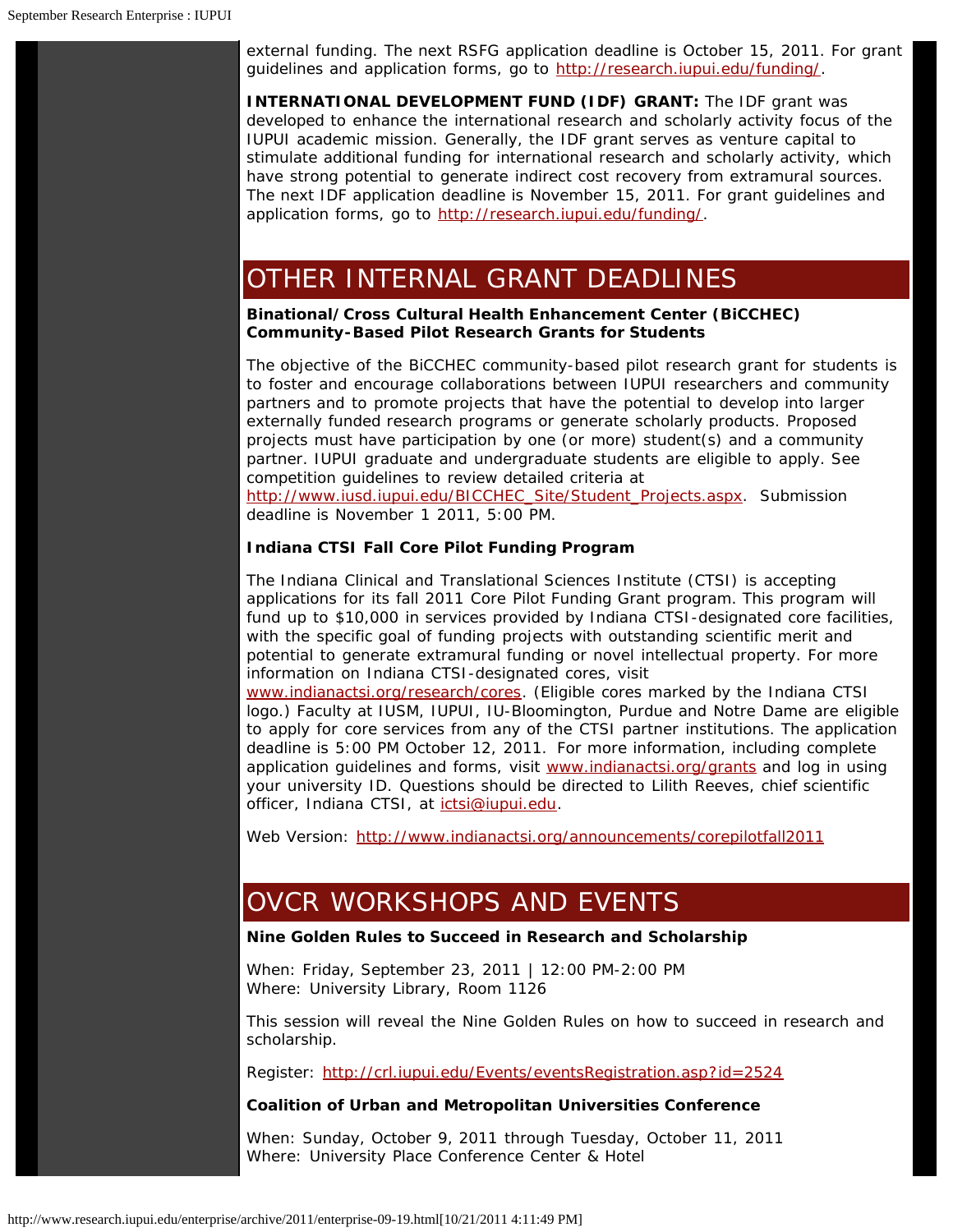The 17th Annual CUMU Conference, hosted by IUPUI, will focus on "Creating Tomorrow's Future Today." Metropolitan and urban universities are uniquely situated, not only to create their own futures, but to assist their respective communities to realize their vision for the future. Such partnerships with an eye to creating new realities support and enhance mutual gain and shared futures. This conference will explore university/community partnerships that are preparing both to embrace the future. For information, see <http://www.cumuonline.org/conference/>

**Proposal Development Basics: Focus on the Arts, Humanities, and Social Sciences**

When: Thursday, October 13, 2011 | 01:00 PM-02:30 PM Where: University Library, Room 1126

This workshop will target the essentials of developing a successful grant proposal in the arts, humanities and social sciences. Wide-ranging topics will be covered from developing a strong foundation for your application to key components of the narrative, the basic budget, writing styles, and interpreting agency guidelines.

Register: <http://crl.iupui.edu/Events/eventsRegistration.asp?id=2539>

#### **Community of Science**

When: Tuesday, October 18, 2011 | 2:00 PM-3:30 PM Where: University Library, Room 0106

Indiana University is a member of the Community of Science (COS). Whether your work is in the arts or the sciences, COS funding and expertise search tools and services can help support and advance your research and scholarly activity. Learn how to take full advantage of these services and help our institution promote its work. This event is a hands-on open lab session.

Register: <http://crl.iupui.edu/Events/eventsRegistration.asp?id=2525>

#### **Nine Golden Rules to Succeed in Research and Scholarship**

When: Wednesday, October 19, 2011 | 1:00 PM-3:00 PM Where: University Library, Room 1126

This session will reveal the Nine Golden Rules on how to succeed in research and scholarship.

Register: <http://crl.iupui.edu/Events/eventsRegistration.asp?id=2526>

#### **IUPUI Innovation to Enterprise Summit**

When: Thursday, October 20, 2011 | 1:30 PM-6:00 PM Where: IUPUI Campus Center, Room 450 A & B

This event will bring together key players from IUPUI and the Indianapolis area business community–researchers, entrepreneurs, investors, and corporate executives–to explore the opportunities and challenges faced in taking the fruits of academic research and translating these into products. An expert panel will provide practical insights and context for the fundamentals of technology entrepreneurship, and highlight challenges specific to different business sectors.

Register: <http://crl.iupui.edu/Events/eventsRegistration.asp?id=2607>

#### **Proposal Development/Writing Circle for External Funding**

When: Friday, September 30, 2011 | 01:00 PM-02:30 PM Where: University Library, Room 2115E

The OVCR Proposal Development/Writing Circle brings together faculty members who are preparing external proposals of any kind or length (concept pieces, letters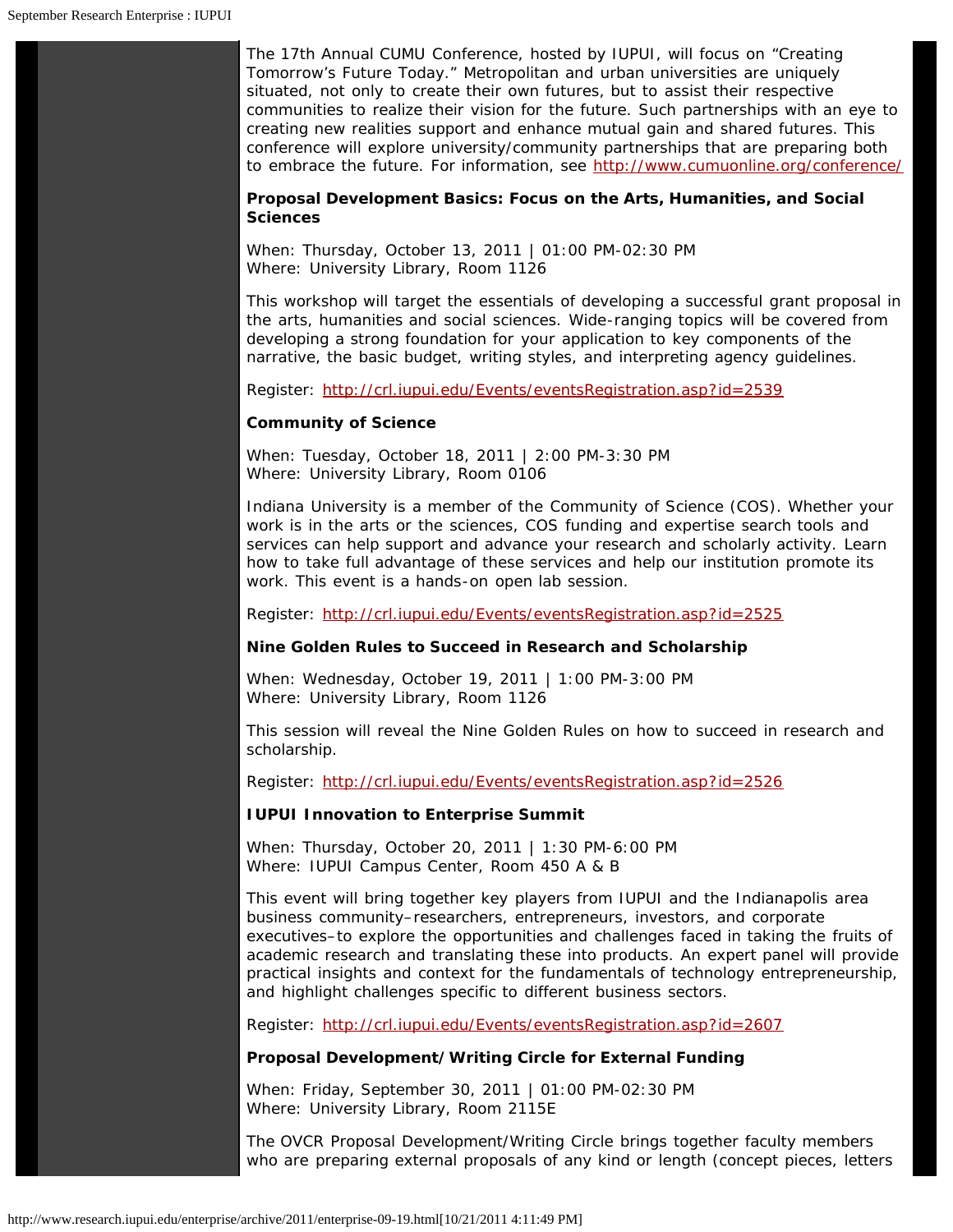of intent, partial drafts, completed drafts, etc.) to discuss their ideas and documents with circle participants before proposal submission to an external agency. Participants may bring to the workshop any proposal to share with other members of the group for discussion. Sessions will assist project conception and development, budget construction and proposal writing and editing. Participants will assist each other to develop their project ideas and edit their writing as much as possible. Work will occur in the workshops as well as online by email and through the Oncourse project site. Faculty members who participate in at least three workshops over the two semesters will subsequently be eligible to apply for followup assistance for proposal writing, editing, and submission by the proposal development staff in the Office of the Vice Chancellor for Research.

Meeting Dates: All meetings are held at 1-2:30 PM in the University Library UL 2115-E

Fridays - September 30, October 28, November 18, December 9, 2011

Register: <http://crl.iupui.edu/Events/eventsRegistration.asp?id=2589>

### OTHER WORKSHOPS AND EVENTS

#### **Write Winning Grants**

When: Wednesday, September 21, 2011 | 8:00 AM-5:00 PM Where: Walther Hall (R3) Auditorium

The competition for external funding is fierce and can be daunting for even the most talented scientists. In response to these challenges, the IU School of Medicine Office of Faculty Affairs and Professional Development (OFAPD) is excited to announce *[Write Winning Grants](https://www.exchange.iu.edu/owa/redir.aspx?C=1f433475c92d43ff9867661d2790cd2b&URL=https%3a%2f%2ffaculty.medicine.iu.edu%2fregistration%2findexDirect.asp%3fid%3d507)*, an award-winning program designed to meet the needs of faculty members who are contemplating a competitive application to federal or state agencies and foundations in either basic science or clinical research.

Presenters include David C. Morrison, Ph.D., and John Robertson, Ph.D., both NIHfunded investigators. The event is FREE and open to all IUSM and IUPUI faculty, but registration is required. For more information or to register, visit **[www.faculty.medicine.iu.edu/events.asp](http://www.faculty.medicine.iu.edu/events.asp)**. Questions should be directed to 317.278.3089 or [ofapd@iupui.edu.](https://www.exchange.iu.edu/owa/redir.aspx?C=1f433475c92d43ff9867661d2790cd2b&URL=mailto%3aofapd%40iupui.edu)

#### **CTSA PUBLIC-PRIVATE PARTNERSHIPS WEBINAR SERIES**

*Open to all translational investigators*

Academic health centers and universities will highlight examples of partnerships that facilitate discoveries into treatments.

#### *A New Paradigm for Pharmaceutical Innovation***: Sept. 28, 2011, 3:00 – 4:00 p.m. ET**

Tufts Center for the Study of Drug Development analysis on R&D Trends and Patent information on the 10 top companies and drugs. Kenneth Kaitin, Ph.D., Tufts University [Webinar Link](https://www.exchange.iu.edu/owa/redir.aspx?C=d6c36876979f40099ba80c3c803ac0c8&URL=https%3a%2f%2fwebmeeting.nih.gov%2fsept2011pppseminar)

#### *CTSA PPP Models for Translational Science***: Oct. 26, 2011, 2:00 – 3:00 p.m. ET**

CTSA Indiana model for partnerships with Purdue University and Notre Dame and others across the state.

Anantha Shekhar, M.D., Ph.D., Indiana University School of Medicine [Webinar Link](https://www.exchange.iu.edu/owa/redir.aspx?C=d6c36876979f40099ba80c3c803ac0c8&URL=https%3a%2f%2fwebmeeting.nih.gov%2foct2011pppseminar)

*Alabama Drug Discovery Alliance***: Nov. 23, 2011, 2:00 – 3:00 p.m. ET**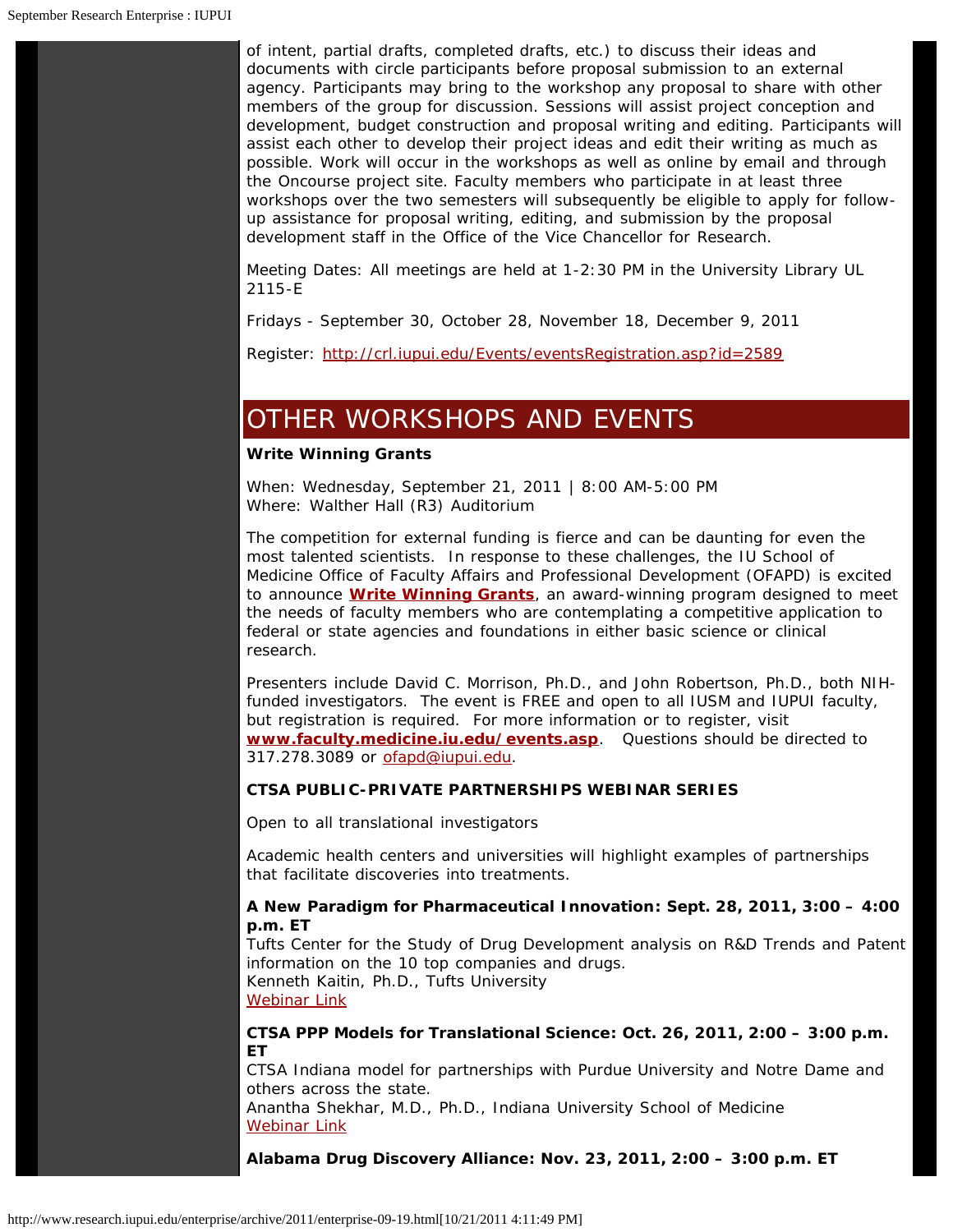Partnership between the University of Alabama and Southern Research Institute for drug discovery and development. Richard Whitley, M.D., The University of Alabama at Birmingham [Webinar Link](https://www.exchange.iu.edu/owa/redir.aspx?C=d6c36876979f40099ba80c3c803ac0c8&URL=https%3a%2f%2fwebmeeting.nih.gov%2fnov2011pppseminar)

All the webinars use the same call-in information: 1-866-910-4857 Participant Code: 584064

The [CTSA Public-Private Partnerships Key Function Committee](https://www.exchange.iu.edu/owa/redir.aspx?C=d6c36876979f40099ba80c3c803ac0c8&URL=http%3a%2f%2fwww.ctsaweb.org%2findex.cfm%3ffuseaction%3dcommittee.viewCommittee%26com_ID%3d25%26abbr%3dPPP) produced the series with the aim of sharing best practices and expertise. To learn more about the CTSA Consortium, visit the [CTSA website \(www.CTSAweb.org](https://www.exchange.iu.edu/owa/redir.aspx?C=d6c36876979f40099ba80c3c803ac0c8&URL=http%3a%2f%2fwww.ctsaweb.org%2f)). For more information, contact Dr. Jody Sachs at sachsig@mail.nih.gov or 301-435-0802.

### RECENT EXTERNAL FUNDING AWARDS

The Office of the Vice Chancellor for Research recognizes and congratulates all IUPUI faculty and researchers for recent awards they have received and that help to advance the IUPUI research enterprise. The following table highlights those receiving \$100,000 or more in external grants.

#### **Grants and Awards - July 2011**

| PI                               | Agency                                                                                  | <b>Project Title</b>                                                                                                                                                             | School          | Department                                                          | Total       |
|----------------------------------|-----------------------------------------------------------------------------------------|----------------------------------------------------------------------------------------------------------------------------------------------------------------------------------|-----------------|---------------------------------------------------------------------|-------------|
| ECONS, MICHAEL<br>IJ.            | NATIONAL<br>INSTITUTE ON<br>IAGING                                                      | Identification of genes that affect peak BMD in<br>lmen and women                                                                                                                |                 | MEDICINE ENDOCRINOLOGY 53,079,817                                   |             |
| YODER, MERVIN<br>CLEM            | RILEY CHILDREN'S<br>FOUNDATION                                                          | Wells Center Research Core Program Support<br>$(09-A2)$                                                                                                                          | <b>MEDICINE</b> | PED-WELLS CTR<br>FOR PED RES                                        | S3.000.000  |
| XU,YAN                           | NATIONAL CANCER<br>INSTITUTE                                                            | Role of immune cell OGR1 in prostate cancer<br>development and the mechanisms involved                                                                                           | <b>MEDICINE</b> | OBSTETRICS AND<br><b>GYNECOLOGY</b>                                 | \$2,147,819 |
| <b>BROXMEYER, HAL</b><br>ΙE      | <b>NATIONAL</b><br>INSTITUTE OF<br>DIABETES.<br>DIGESTIVE &<br>KIDNEY                   | Regulation of Hematopoietic Cell Production                                                                                                                                      | <b>MEDICINE</b> | MICROBIOLOGY &<br><b>IMMUNOLOGY</b>                                 | \$1,958,426 |
| FIELD,LOREN J.                   | NATIONAL HEART,<br>LUNG AND BLOOD<br>INSTITUTE                                          | Cell cycle activation for cardiac repair                                                                                                                                         |                 | MEDICINE CARDIOLOGY                                                 | \$1,925,000 |
| PETRACHE,<br><b>IRINA</b>        | NATIONAL HEART,<br>LUNG AND BLOOD<br>INSTITUTE                                          | Ceramide-induced lung destruction in emphysema MEDICINE PULMONARY                                                                                                                |                 |                                                                     | \$1,850,709 |
| FIRULLI.<br>Ianthony b           | NATIONAL<br><b>INSTITUTE</b><br>ARTHRITIS<br><b>I</b> MUSCULOSKELETAL<br><b>SKIN</b>    | The role of Twist family bHLH factors in limb<br>morphogenesis                                                                                                                   |                 | PED-CARDIAC<br>MEDICINE DEV BIOLOGY<br>WELLS                        | \$1,732,500 |
| WELLS,CLARK<br>DAVID             | NATIONAL CANCER<br><b>INSTITUTE</b>                                                     | Regulation of Mammary Cell Proliferation by<br>Apical Polarity Proteins                                                                                                          |                 | <b>BIOCHEMISTRY/</b><br><b>MEDICINE MOLECULAR</b><br><b>BIOLOGY</b> | \$1,562,728 |
| ANTHONY, TRACY INSTITUTE OF<br>G | NATIONAL<br>CHILD HEALTH,<br>HUMAN DEVL.                                                | Molecular Mechanisms of Adverse Metabolic<br>Events by Asparaginase                                                                                                              |                 | MEDICINE IUSM-EVANSVILLE \$1,550,907                                |             |
| HURLEY, THOMAS<br>DANIEL         | NATIONAL<br>INSTITUTE OF<br>DIABETES.<br>DIGESTIVE &<br>KIDNEY                          | Structural Determinants of Glycogen Synthase<br>Regulation                                                                                                                       |                 | BIOCHEMISTRY/<br>MEDICINE MOLECULAR<br><b>BIOLOGY</b>               | \$1,367,652 |
| ICUMMINS,<br>THEODORE R          | NATIONAL<br><b>INSTITUTE</b><br>NEUROLOGICAL<br><b>DISORDERS &amp;</b><br><b>STROKE</b> | Sodium channels and electrogenesis in sensory<br>heurons                                                                                                                         | <b>MEDICINE</b> | PHARMACOLOGY<br>& TOXICOLOGY                                        | \$1,335,681 |
| INUI, THOMAS S                   | <b>WALTHER CANCER</b><br>FOUNDATION, INC.                                               | The IU Simon Cancer Center (IUSCC) AMPATH-<br>Oncology Institute (AOI): An Exemplar of Care for<br>the Developing World and a Population-based<br>Research Environment for IUSCC |                 | GENERAL<br>MEDICINE INTERNAL<br><b>MEDICINE</b>                     | \$1,200,000 |
| STATEN,LISA K                    | WALTHER CANCER<br>FOUNDATION, INC.                                                      | Infrastructure development to expand cancer<br>prevention and survivorship through community<br>engagement                                                                       |                 | MEDICINE PUBLIC HEALTH                                              | \$900,000   |
| HIBBARD,                         | INDIANA<br>DEPARTMENT OF                                                                | Pediatric Evaluation and Diagnosis Program                                                                                                                                       |                 | PED-CHILD<br>MEDICINE PROTECTION                                    | \$850,000   |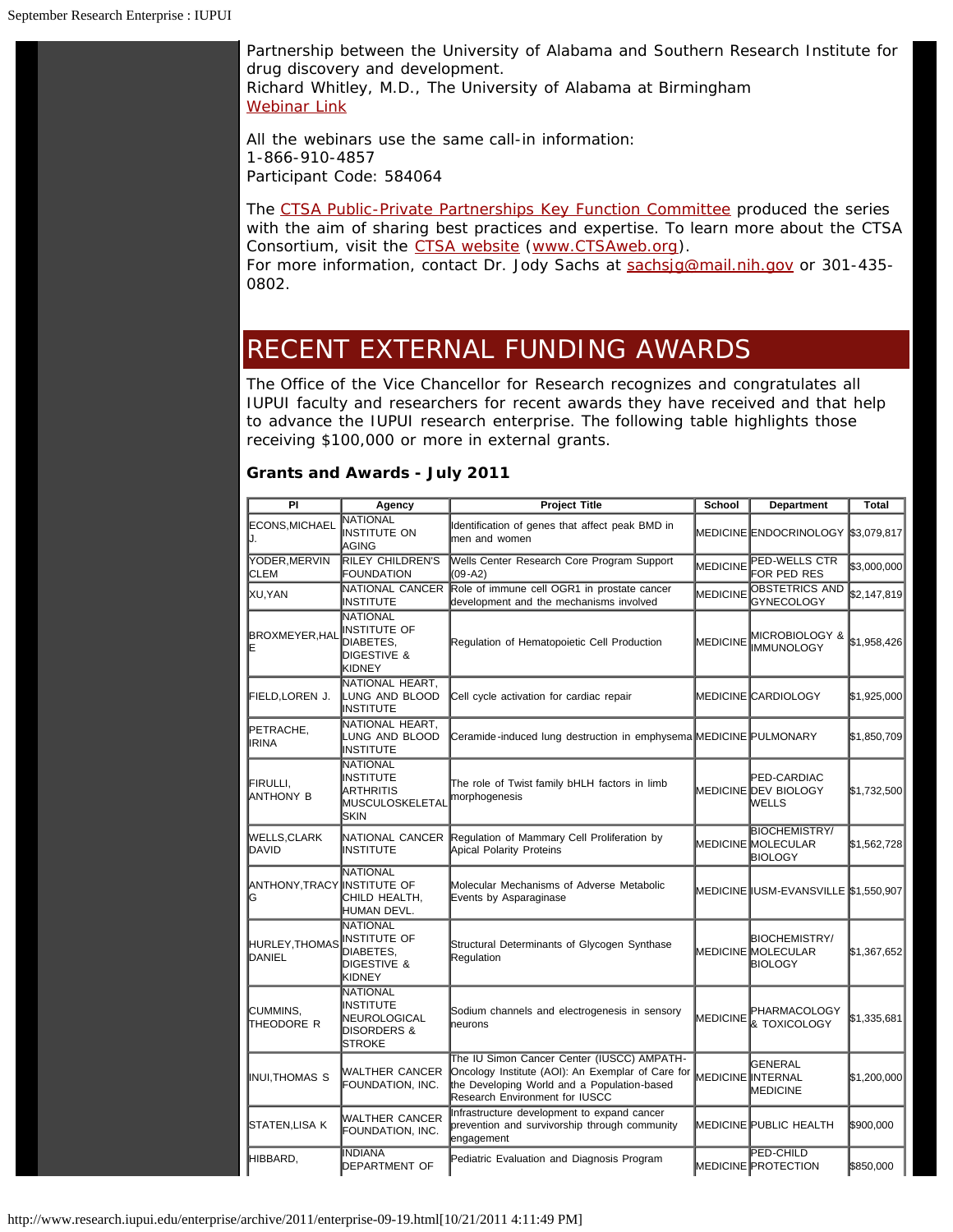| <b>ROBERTA A</b>                                 | CHILD SERVICES                                                             | (PEDS Cases)                                                                                                                                                                                                                                                         |                   | PROGRAM                                                              |           |
|--------------------------------------------------|----------------------------------------------------------------------------|----------------------------------------------------------------------------------------------------------------------------------------------------------------------------------------------------------------------------------------------------------------------|-------------------|----------------------------------------------------------------------|-----------|
| HAINLINE,<br>BRYAN E.                            | <b>INDIANA STATE</b><br><b>DEPARTMENT OF</b><br><b>HEALTH</b>              | INSD 200-16 Newborn Screening/Biochemical<br>Services: Statewide Program for the<br>Identification, Prevention and Treatment of Inborn<br>Errors of Metabolism                                                                                                       |                   | <b>MEDICAL &amp;</b><br><b>MEDICINE MOLECULAR</b><br><b>GENETICS</b> | \$830,803 |
| CHAMPION,<br>VICTORIA LEE                        | WALTHER CANCER<br>FOUNDATION, INC.                                         | The BCOG Center for Symptom Management                                                                                                                                                                                                                               | <b>NURSING</b>    | <b>NURSING</b>                                                       | \$706,454 |
| <b>WILKES, DAVID S.</b>                          | THE ROBERT WOOD<br><b>JOHNSON</b><br><b>FOUNDATION</b>                     | Harold Amos Medical Faculty Development<br>Program (AMFDP)                                                                                                                                                                                                           | <b>MEDICINE</b>   | DEAN'S OFFICE-<br><b>MEDICINE</b>                                    | \$702,620 |
| PFLUG, BETH<br>RENE                              | U.S. ARMY<br><b>MEDICAL</b><br>RESEARCH AND<br>MATERIEL<br>COMMAND         | Translocator Protein Function in Castration-<br><b>Resistant Prostate Cancer</b>                                                                                                                                                                                     | MEDICINE          | CLINICAL<br><b>PHARMACOLOGY</b>                                      | \$678,526 |
| <b>WRIGHT,ERIC</b><br>REANEY                     | <b>INDIANA FAMILY</b><br>AND SOCIAL<br><b>SERVICES</b><br>ADMINISTRATION   | State Epidemiology and Outcomes Workgroup -<br><b>SEOW</b>                                                                                                                                                                                                           |                   | <b>MEDICINE PUBLIC HEALTH</b>                                        | \$645,731 |
| RAU,JOHN<br><b>DICKSON</b>                       | <b>HEALTH</b><br><b>RESOURCES AND</b><br><b>SERVICES</b><br>ADMINISTRATION | Leadership Education in Neurodevelopmental and<br><b>Other Related Disabilities</b>                                                                                                                                                                                  |                   | PED-CHILD<br>MEDICINE DEVELOPMENT<br><b>CENTER</b>                   | \$632,046 |
| RINER, MARY<br><b>ELIZABETH</b>                  | <b>HEALTH</b><br>RESOURCES AND<br><b>SERVICES</b><br>ADMINISTRATION        | Developing Clinical Nurse Experts and Leaders<br>through a DNP                                                                                                                                                                                                       | NURSING NURSING   |                                                                      | \$324,150 |
| <b>IMCDOUGLE.</b><br>CHRISTOPHER J.              | INDIANA FAMILY<br>AND SOCIAL<br><b>SERVICES</b><br><b>ADMINISTRATION</b>   | Assessment and Treatment center for prevention<br>and recovery of early psychosis (PARC) and<br>center for assessment and treatment of youth<br>with an addictive disorder comorbid mental illness<br>at the Riley Child and Adolescent Psychiatry<br>Clinic (RCAPC) |                   | <b>MEDICINE PSYCHIATRY</b>                                           | \$277,000 |
| BRAVATA,<br>DAWN MARIE                           | YALE UNIVERSITY                                                            | Sleep Apnea in TIA: Reducing Cardiovascular<br>Risk with Positive Airway Pressure                                                                                                                                                                                    |                   | <b>GENERAL</b><br><b>MEDICINE INTERNAL</b><br><b>MEDICINE</b>        | \$241,925 |
| MIRAMONTI,<br><b>CHARLES</b><br>MICHAEL          | <b>INDIANA</b><br>DEPARTMENT OF<br>HOMELAND<br><b>SECURITY</b>             | Managed Emergency Surge for Healthcare                                                                                                                                                                                                                               | <b>MEDICINE</b>   | EMERGENCY<br><b>MEDICINE</b>                                         | \$200,000 |
| <b>CLAPP,DAVID</b><br>WADE                       | <b>FOUNDATION</b>                                                          | CHILDREN'S TUMOR Drug Discovery Initiative Neurofibromatosis<br><b>Preclinical Consortium</b>                                                                                                                                                                        | MEDICINE          | PED-NEONATAL<br><b>BASIC RESEARCH</b>                                | \$150,000 |
| GILLEY,DAVID<br> PAUL                            | <b>AVON FOUNDATION</b>                                                     | Targeting telomere dysfunction for early breast<br>cancer detection                                                                                                                                                                                                  |                   | MEDICAL &<br>MEDICINE MOLECULAR<br><b>GENETICS</b>                   | \$150,000 |
| HOWENSTINE,<br><b>MICHELLE</b><br><b>SUZANNE</b> | <b>CYSTIC FIBROSIS</b><br><b>FOUNDATION</b>                                | Cystic Fibrosis Foundation Care Center<br>Application for Accreditation and Funding<br>2011/2012                                                                                                                                                                     | MEDICINE CRITICAL | PED-PULM<br>CARE/ALLERGY                                             | \$140,460 |
| BULL, MARILYN J                                  | <b>INDIANA CRIMINAL</b><br>JUSTICE INSTITUTE                               | Child Restraint Distribution                                                                                                                                                                                                                                         | <b>MEDICINE</b>   | PED-TRAFFIC<br>SAFETY                                                | \$136,144 |
| MATTAR,<br>SAMER GAMIL                           | <b>FOUNDATION FOR</b><br><b>SURGICAL</b><br><b>FELLOWSHIPS</b>             | Foundation for Surgical Fellowships                                                                                                                                                                                                                                  | <b>MEDICINE</b>   | GENERAL<br><b>SURGERY</b>                                            | \$124,000 |
| BODENHAMER,<br><b>DAVID JACKSON</b>              | <b>MARION COUNTY</b><br>COMMISSION ON<br>YOUTH                             | Develop an Early Intervention and Prevention<br>(EIP) Integrated Data Portal for Marion County<br>Commission on Youth, Inc                                                                                                                                           | LIBERAL<br>ARTS   | POLIS                                                                | \$107,900 |
| SAMUELS,<br><b>BRIAN</b><br><b>CHRISTOPHER</b>   | AMERICAN HEALTH<br>ASSISTANCE<br>FOUNDATION                                | Hypothalamic Control of Translaminar Pressure<br>Gradients                                                                                                                                                                                                           |                   | MEDICINE OPHTHALMOLOGY \$100,000                                     |           |

# CURRENT EXTERNAL FUNDING OPPORTUNITIES

Funding opportunities in this section include selected current grant announcements from federal agencies for new initiatives and changes to existing programs. Announcements with limited scope are not listed here but are, instead, sent directly to IUPUI School Deans. For comprehensive coverage of funding opportunities please use the on-line search tools listed below.

#### **DEFENSE ADVANCED PROJECTS ADMINISTRATION (DARPA)**

**[Defense Sciences Research and Technology:](http://www.grants.gov/search/search.do?mode=VIEW&oppId=112994)** DARPA solicits projects aimed at high- risk/high-payoff technologies that have the potential for making, in the 5-10 year timeframe, revolutionary rather than incremental improvements to national security, including emerging threats and operational challenges. *Pre-proposals (8 page maximum) can be submitted any time before August 12, 2012 and proposers*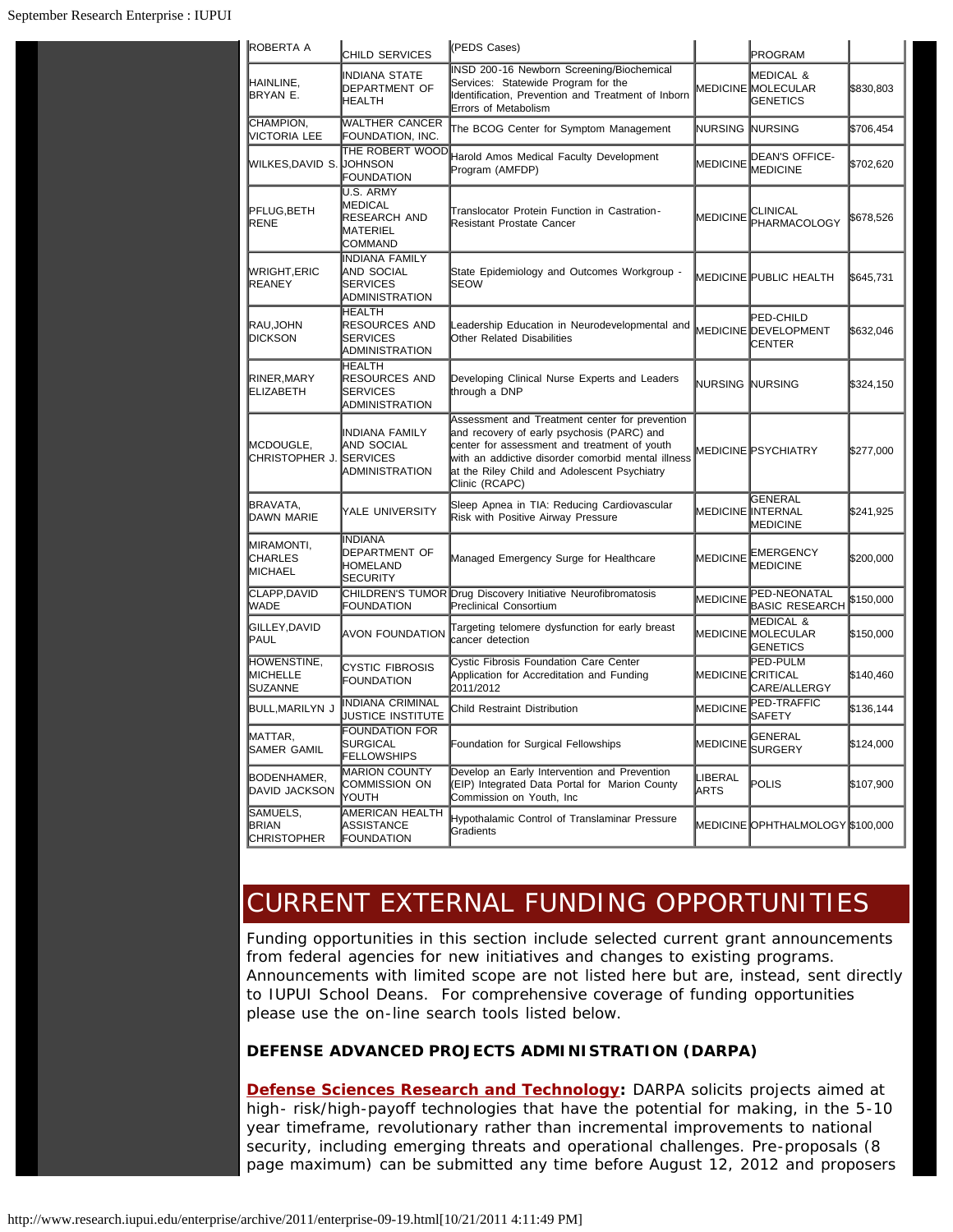*will receive a response within 30 days.* Research interest areas include: Physical Sciences; Material Science; Basic Biology Research; Neuroscience; Mathematics.

#### **DEPARTMENT OF DEFENSE**

**[Benet Laboratories \(BL\) Broad Agency Announcement for Basic and Applied](http://www.grants.gov/search/search.do?mode=VIEW&oppId=102213) [Scientific Research for Fiscal Years 2011 through 2016](http://www.grants.gov/search/search.do?mode=VIEW&oppId=102213)**: Proposals are solicited for the research areas: (1) manufacturing and fabricating components for weapon systems; (2) modeling, simulation, design, manufacturing, and field support of components for weapon systems; and (3) other approaches, technologies, planning, scheduling etc. which may not be explicitly mentioned but which help provide our Nation's leadership with versatile ground force capabilities with applicability across the spectrum of operations, and with the institutional agility to both anticipate emerging challenges and the ability to rapidly adapt.

#### **NATIONAL ENDOWMENT FOR HUMANITIES**

**[Digital Humanities Implementation Grants:](http://www.neh.gov/grants/guidelines/digitalhumanitiesimplementation.html)** This program is designed to fund the implementation of innovative digital-humanities projects that have successfully completed a start-up phase and demonstrated their value to the field. *Application deadline is January 24, 2012.*

#### **NATIONAL INSTITUTES OF HEALTH**

#### **NIH Director's Pioneer and New Innovator Awards Program in Biomedical or Behavioral Research**

**[Pioneer Awards:](http://grants.nih.gov/grants/guide/rfa-files/RFA-RM-11-004.html)** Up to \$2.5 million in direct costs over 5 years. Open to scientists at any career stage. *The deadline for submitting Pioneer Award applications is October 7, 2011.*

**[New Innovator Awards](http://grants.nih.gov/grants/guide/rfa-files/RFA-RM-11-005.html)**: Up to \$1.5 million in direct costs over 5 years. For early career stage investigators (ESI), defined as those who have not received an NIH R01 or similar grant and are within 10 years of completing their terminal research degree or medical residency. *The deadline for submitting New Innovator Award applications is October 14, 2011.*

**[Systems Science and Health in the Behavioral and Social Sciences \(R01,](http://grants.nih.gov/grants/guide/pa-files/PAR-11-314.html)** [R21\):](http://grants.nih.gov/grants/guide/pa-files/PAR-11-314.html) The focus is on basic and applied projects utilizing systems science methodologies relevant to human behavioral and social sciences and health. This FOA is intended to encourage a broader scope of topics to be addressed with systems science methodologies, beyond those encouraged by existing open FOAs. Research projects applicable to this FOA are those that are either applied or basic in nature (including methodological development), have a human behavioral and/or social science focus, and feature systems science methodologies. [Standard dates](http://grants.nih.gov/grants/guide/url_redirect.htm?id=11111) apply. *Next application deadline is October 5, 2011.*

#### **NATIONAL SCIENCE FOUNDATION**

#### **[Research Experiences for Teachers \(RET\) in Engineering and Computer](http://nsf.gov/pubs/2011/nsf11509/nsf11509.htm)**

**[Science:](http://nsf.gov/pubs/2011/nsf11509/nsf11509.htm)** The program supports the active involvement of K-12 science, technology, engineering, computer and information science, and mathematics (STEM) teachers and community college faculty in engineering and computer science research in order to bring knowledge of engineering, computer science, and technological innovation into their classrooms. *Application deadline is October 3, 2011.*

**[Collaborative Research in Computational Neuroscience \(CRCNS\)](http://nsf.gov/pubs/2011/nsf11505/nsf11505.htm)**Innovative Approaches to Science and Engineering Research on Brain Function**:** Computational neuroscience provides a theoretical foundation and a rich set of technical approaches for understanding complex neurobiological systems, building on the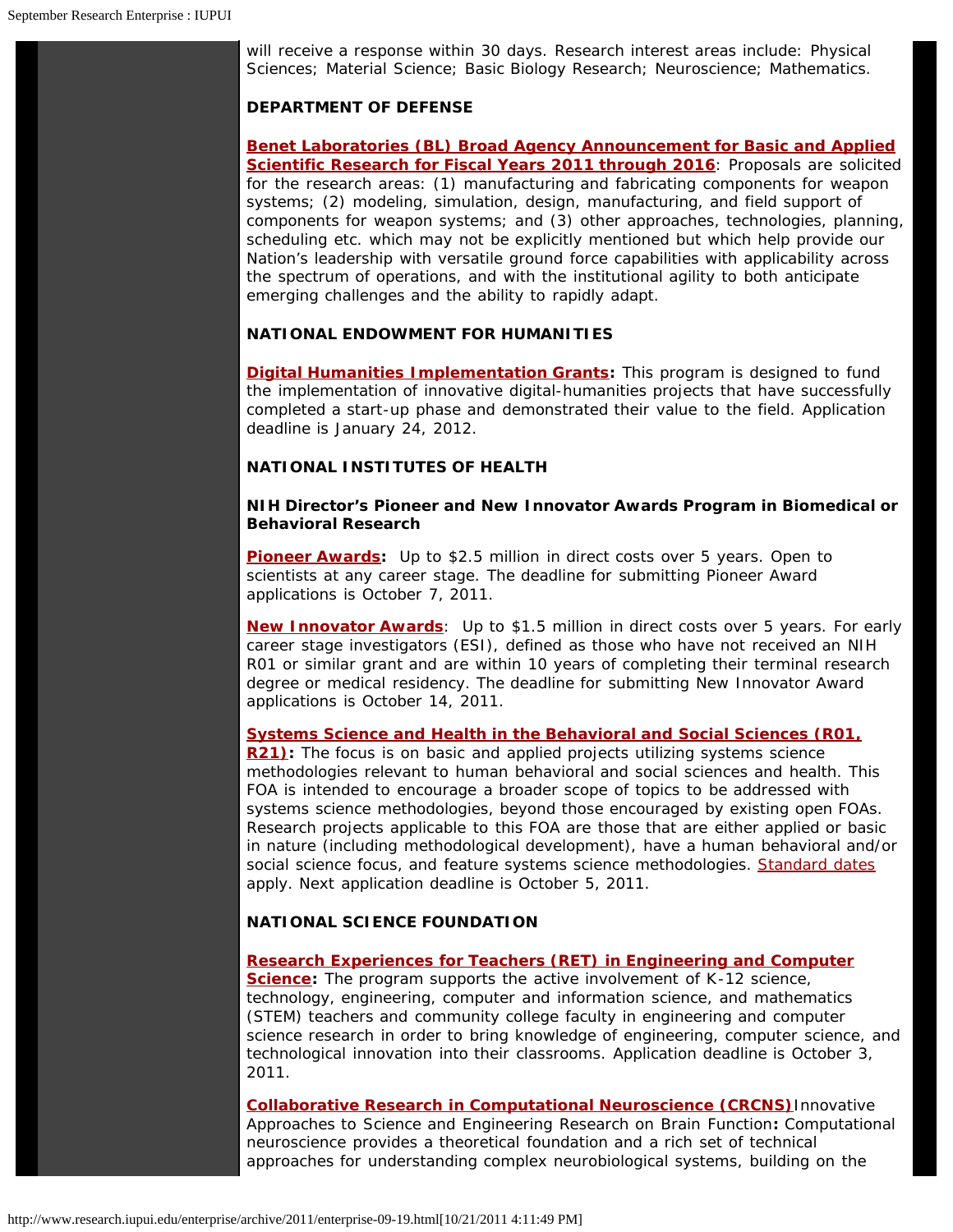theory, methods, and findings of computer science, neuroscience, and numerous other disciplines. *Application deadline is November 2, 2011*.

### IDENTIFYING FUNDING OPPORTUNITIES

On-line search tools are available to IUPUI investigators who are interested in identifying funding opportunities in their areas of interest.

**Community of Science (COS):** COS is a primary on-line search tool for identifying funding opportunities. To take advantage of this tool, register at [http://www.cos.com/login/join.shtml.](http://www.cos.com/login/join.shtml) Once you have completed the short registration process, you can personalize your search by selecting the option entitled "launch your workbench". You can access federal, local, corporate, foundation, nonprofit and other funding opportunities using key terms and save the results of up to 20 searches and have them delivered to you weekly via email.

**National Institutes of Health (NIH) "NIH Guide":** To take advantage of this search tool, register at <http://grants.nih.gov/grants/guide/listserv.htm>. It allows you to receive discipline specific funding opportunities that are delivered to you weekly via email.

**National Science Foundation (NSF) "MyNSF":**To take advantage of this search tool, register at [http://service.govdelivery.com/service/multi\\_subscribe.html?](http://service.govdelivery.com/service/multi_subscribe.html?code=USNSF&custom_id=823)  $code=USNSF&customer$  id=823. It allows you to receive discipline specific funding opportunities that are delivered to you weekly via email.

**Federal Business Opportunities "FedBizOpps":** FedBizOpps is the single government point-of-entry for Federal government procurement opportunities over \$25,000. To take advantage of this search tool, visit [https://www.fbo.gov.](https://www.fbo.gov/) Opportunities found at this site include, but are not limited to, presolicitations and special notices for research and service contracts for specific projects and some national centers and surveys that would not be found in Grants.gov and may not be found in the Community of Science.

#### **Limited Submission Funding Opportunities:**

Many federal agencies and foundations offer grants, awards and fellowships that limit the number of applications that can come from one institution or require special handling. In order to comply with agency and foundation guidelines and increase the chances of Indiana University (IU) succeeding in such limited submissions and special handling opportunities, IU policies and procedures are in place and are utilized by the Office of the Vice Chancellor for Research and other IU research offices to facilitate internal coordination and competitions.

Individuals interested in responding to limited submission opportunities must inform the Office of the Vice Chancellor for Research about their intent to apply to a given limited submission opportunity, such that they can be included in the internal review and selection process. Failure to do so may disqualify individuals from consideration for submission to the funding opportunity.

Individuals interested in a limited submission opportunity or have any questions about the internal coordination process, contact Etta Ward at [emward@iupui.edu](mailto:emward@iupui.edu) or 317-278-8427. For a description of upcoming limited submission funding opportunities, as well as guidelines and application forms, go to: [http://research.iu.edu/limited\\_sub.shtml.](http://research.iu.edu/limited_sub.shtml) Please note that this is not a comprehensive list, and that any external funding opportunity that imposes any type of submission limitation is subject to the IU limited submission policy and procedures.

Special Handling: The Special Handling list was created in order to communicate donor restrictions and/or preferences for managing solicitation requests from